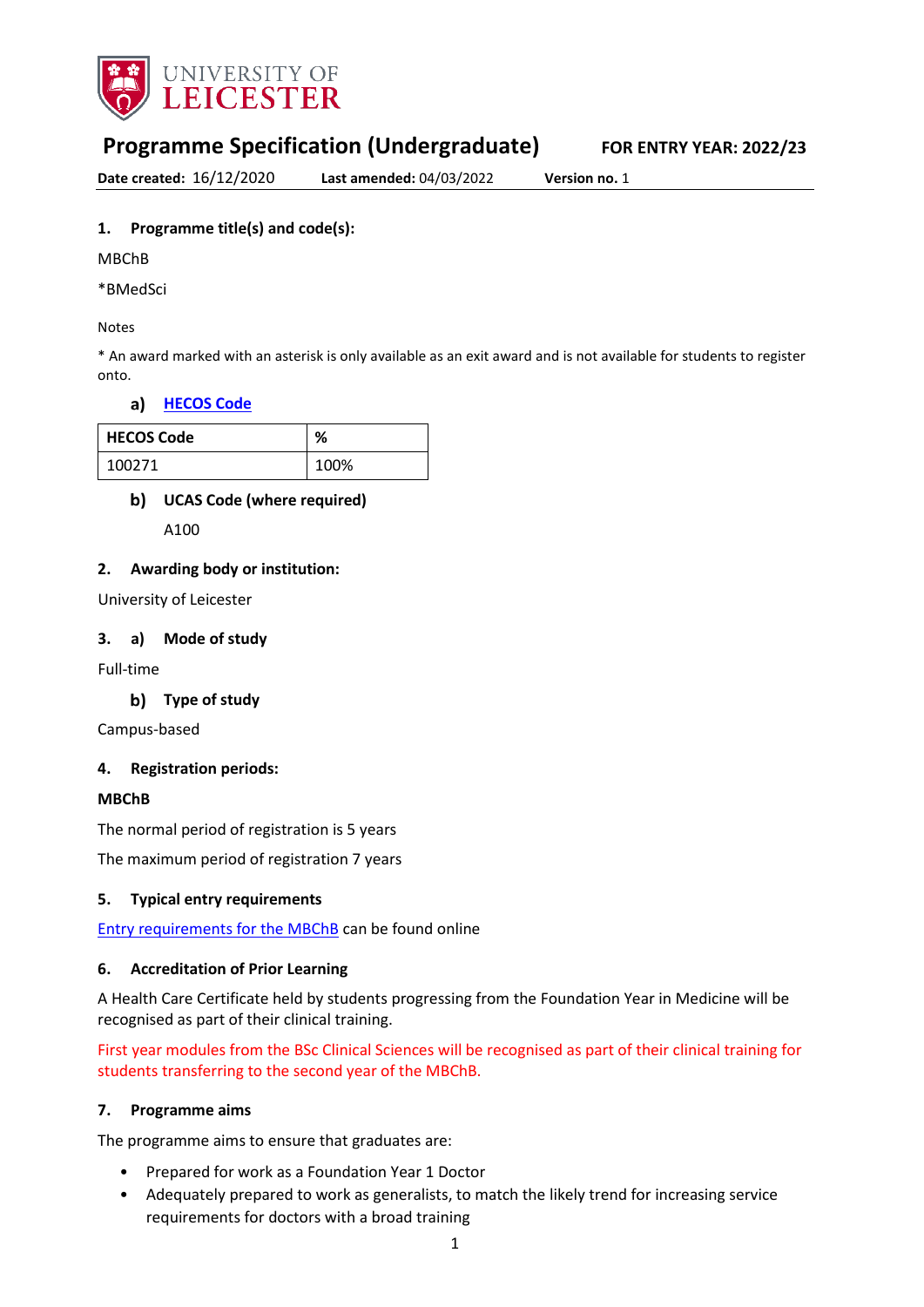The outcomes for graduates of UK undergraduate medical programmes of training are defined by the General Medical Council and are presented as Outcomes for Graduates [external site].

# **8. Reference points used to inform the programme specification**

- QAA Benchmarking Statement
- Framework for Higher Education Qualifications (FHEQ)
- UK Quality Code for Higher Education
- [General Medical Council Outcomes for Graduates](https://www.gmc-uk.org/education/standards-guidance-and-curricula/standards-and-outcomes/outcomes-for-graduates/outcomes-for-graduates) [external site]
- **University Learning [Strategy](https://www2.le.ac.uk/offices/sas2/quality/learnteach)**
- [University Assessment Strategy](https://www2.le.ac.uk/offices/sas2/quality/learnteach)
- University of Leicester Periodic Developmental Review Report
- External Examiners' reports (annual)
- United Nations Education for Sustainable Development Goals
- Student Destinations Data
- [MBChB Code of Practice \(CoP\) for Assessment](https://blackboard.le.ac.uk/bbcswebdav/xid-4835818_2)
- [MBChB Progression Regulations Programme Outcomes](https://blackboard.le.ac.uk/bbcswebdav/xid-4540393_2)

Unless otherwise stated, programme outcomes apply to all awards specified in 1. Programme title(s).

The outcomes for graduates of UK undergraduate medical programmes of training are defined by the General Medical Council and are presented as Outcomes for Graduates [external site].

## **9. MBChB Programme Overview**





**Phase 2**

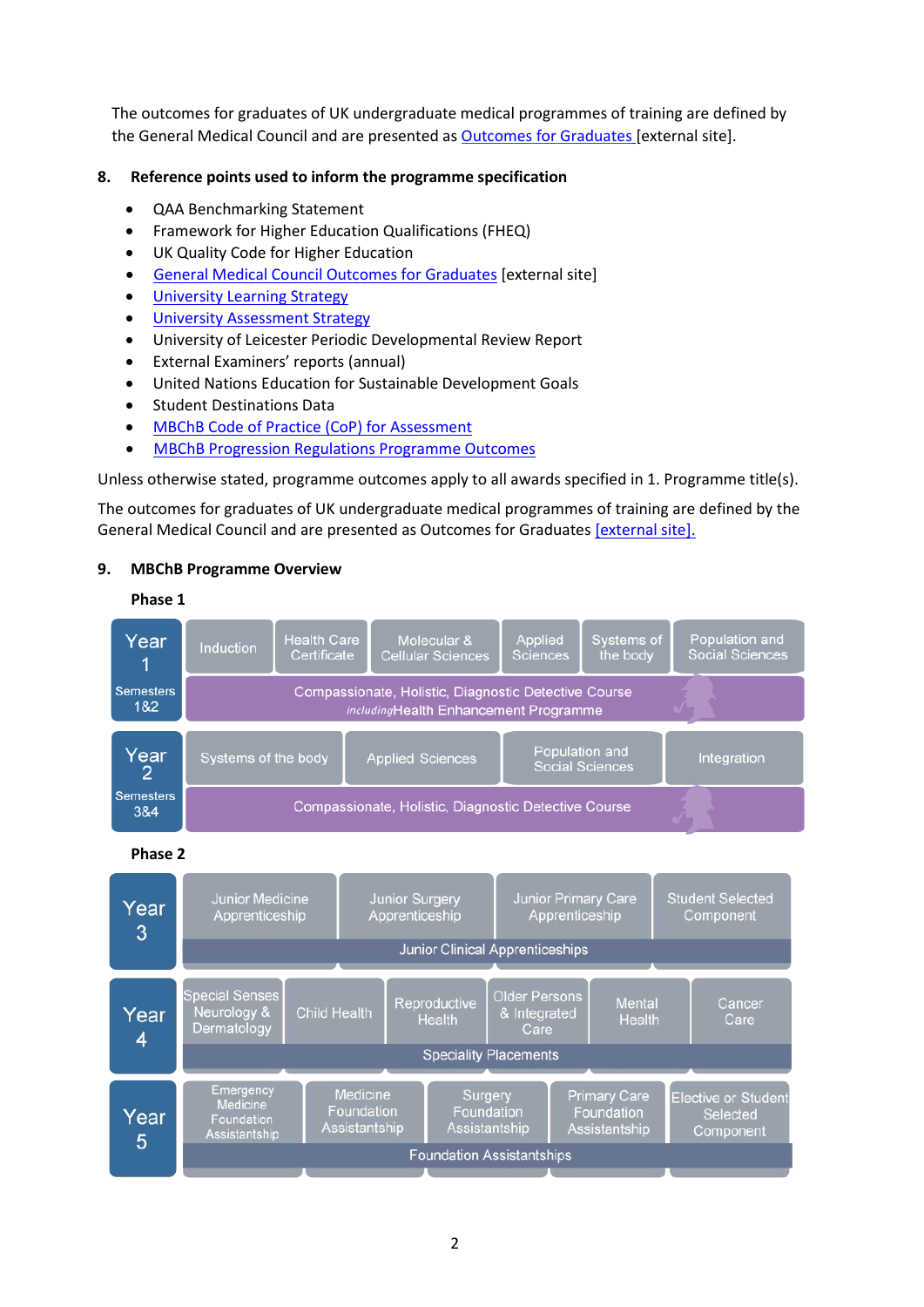## **PROGRAMME OUTLINE**

The MBChB is a five-year programme, and an overview of the MBChB is presented in interactive form here: [MBChB Overview.](https://blackboard.le.ac.uk/bbcswebdav/courses/MEX009/curriculum/curriculum/)

Details of the curriculum units in Phase 1 (years 1 and 2) are presented in the Phase 1 Curriculum [Guide.](https://blackboard.le.ac.uk/bbcswebdav/xid-8109918_2) This document outlines the sequence of curriculum unit delivery, detailed unit intended learning outcomes as well as the academic leads responsible for each unit. Details of the Phase 2 curriculum (clinical) blocks are presented in the **Phase 2 Curriculum Guide.** 

Briefly, Phase 1: years 1 and 2, primarily medical school based, focussed on delivery of teaching designed to meet the Doctor as Scholar and Scientist Outcomes, plus early clinical teaching as appropriate to the level of training, including early patient contact.

Phase 2 clinical learning evolves through apprenticeships as follows:

- Year 3 3 x 12-week placements in hospital medicine, hospital surgery and primary care
- Year 4 6 x 7 week- Speciality blocks including child health, mental health, cancer care, integrated care, reproductive health, and special senses, neurology and dermatology
- Year 5 Foundation 4 x 5 week assistantships in hospital and community placements to finesse skills before working as a doctor
- Student selected component in Year 3 to support career aspirations, professional and academic development
- Elective and Student selected component opportunities in Year 5 for doing something different or consolidation of learning or revisiting a speciality of future career interest.

The Phase 1 and 2 course diagrams below summarise the sequence of curriculum units and clinical blocks. They also depicts key thematic topics that underpin the programme and represents the progressive development of student professional identity towards that of a Foundation Year 1 doctor.

The experience gained on clinical blocks is supported by teaching through the course on a number of longitudinal themes, which appear to a greater or lesser extent in all blocks, to support the development of professional knowledge, skills, values and behaviour. These include: Patient Safety and Quality Improvement, Professionalism and Professional Identity, Inter-professional team working, Pathological processes including Haematology, Infection, Imaging, Pharmacology & therapeutics, Public Health, Ethics and Law.

The pedagogical approach will involve a strong emphasis on active learning as promoted by delivery through minimal didactic, large-group teaching and much of student contact time spent working together in groups facilitated by expert tutors. The approach is designed to better support appropriate learning to reward development of those skills essential for life-long learning as future doctors, i.e. problem solving and reasoning skills.

### Updates to the programme

MD5110 and MD5111 changed to alternative option modules

#### **First Year**

**Compulsory** MD1108 Medical Cell Biology and Genetics MD1109 Body Logistics (Tissue Structure and Function) MD1110 Introduction to Cell Physiology and Pharmacology MD1122 Population and Social Sciences 1 MD1113 Metabolism, Endocrinology and Haematopoiesis MD1114 Infection MD1115 Pathological Processes MD1118 Compassionate Holistic Diagnostic Detective Course (Early Clinical Apprenticeship)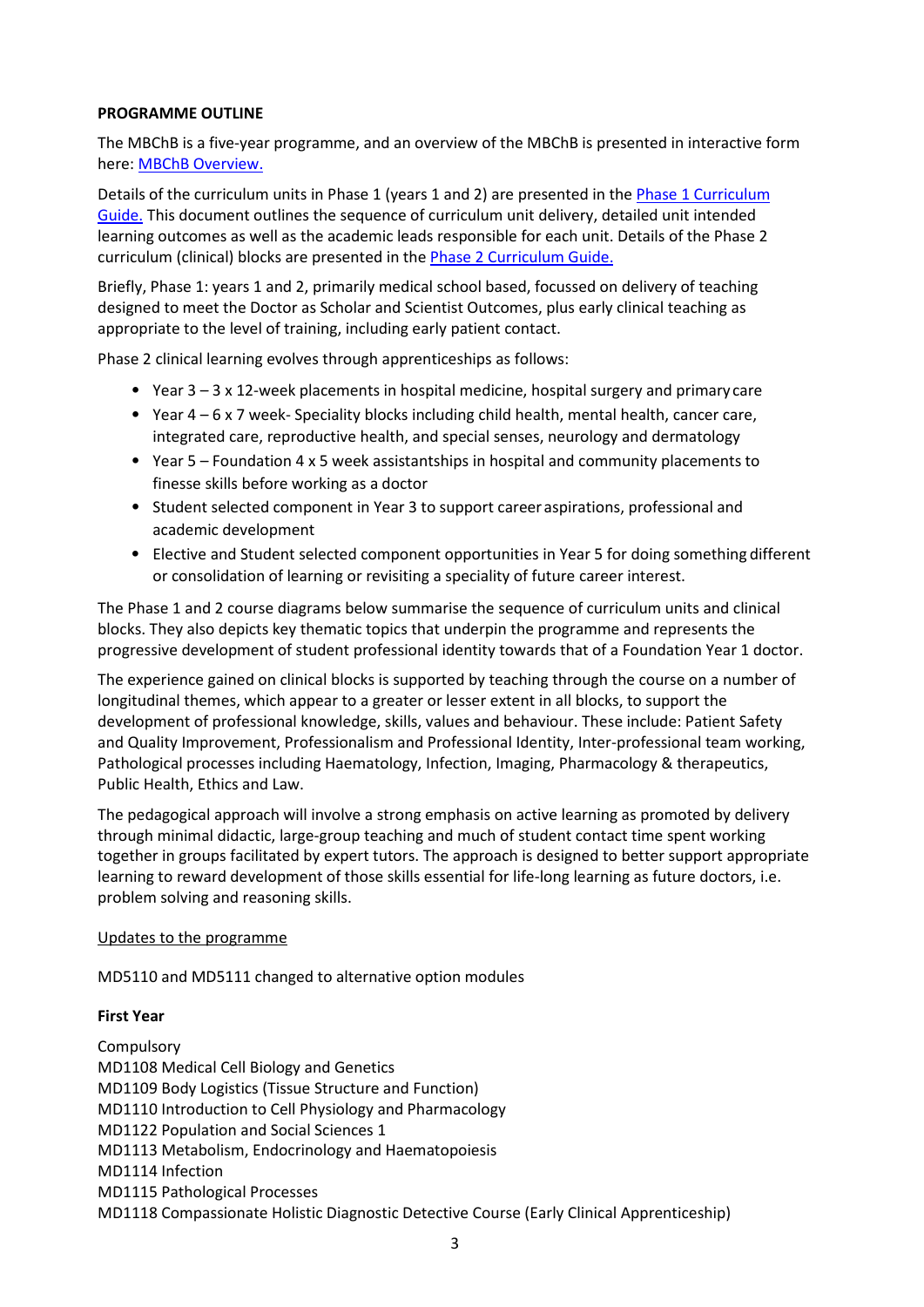MD1150 NHS Health Care Certificate MD1151 Musculo-Skeletal System MD1153 Cardiovascular System

#### **Second Year**

Compulsory MD2119 Immune System MD2120 Gastrointestinal System MD2121 Reproductive System MD2122 Urinary System MD2123 Respiratory System MD2124 Head & Neck and Neuroanatomy MD2125 Clinical Pharmacology, Therapeutics and Introduction to Prescribing MD2126 Integration for Clinical Application MD2127 Nervous System and Neuropsychiatry MD2128 Compassionate, Holistic Diagnostic Detective Course (Early Clinical Apprenticeship) MD2133 Population and Social Sciences 2

#### **Third Year**

Compulsory MD3113 Junior Medicine Apprenticeship MD3114 Junior Surgery Apprenticeship MD3115 Junior Primary Care Apprenticeship MD3116 Student Selected Component - Year 3

#### **Fourth Year**

**Compulsory** MD4109 Older Persons & Integrated Care MD4110 Child Health MD4111 Reproductive Health MD4112 Special Senses, Neurology and Dermatology MD4113 Mental Health MD4114 Cancer Care

#### **Fifth Year**

Compulsory MD5101 Emergency Medicine Foundation Assistantship MD5107 Surgery Foundation Assistantship MD5108 Medicine Foundation Assistantship MD5109 Primary Care Foundation Assistantship

Optional MD5110 Foundation Assistantship Student Selected Component or MD5111 Elective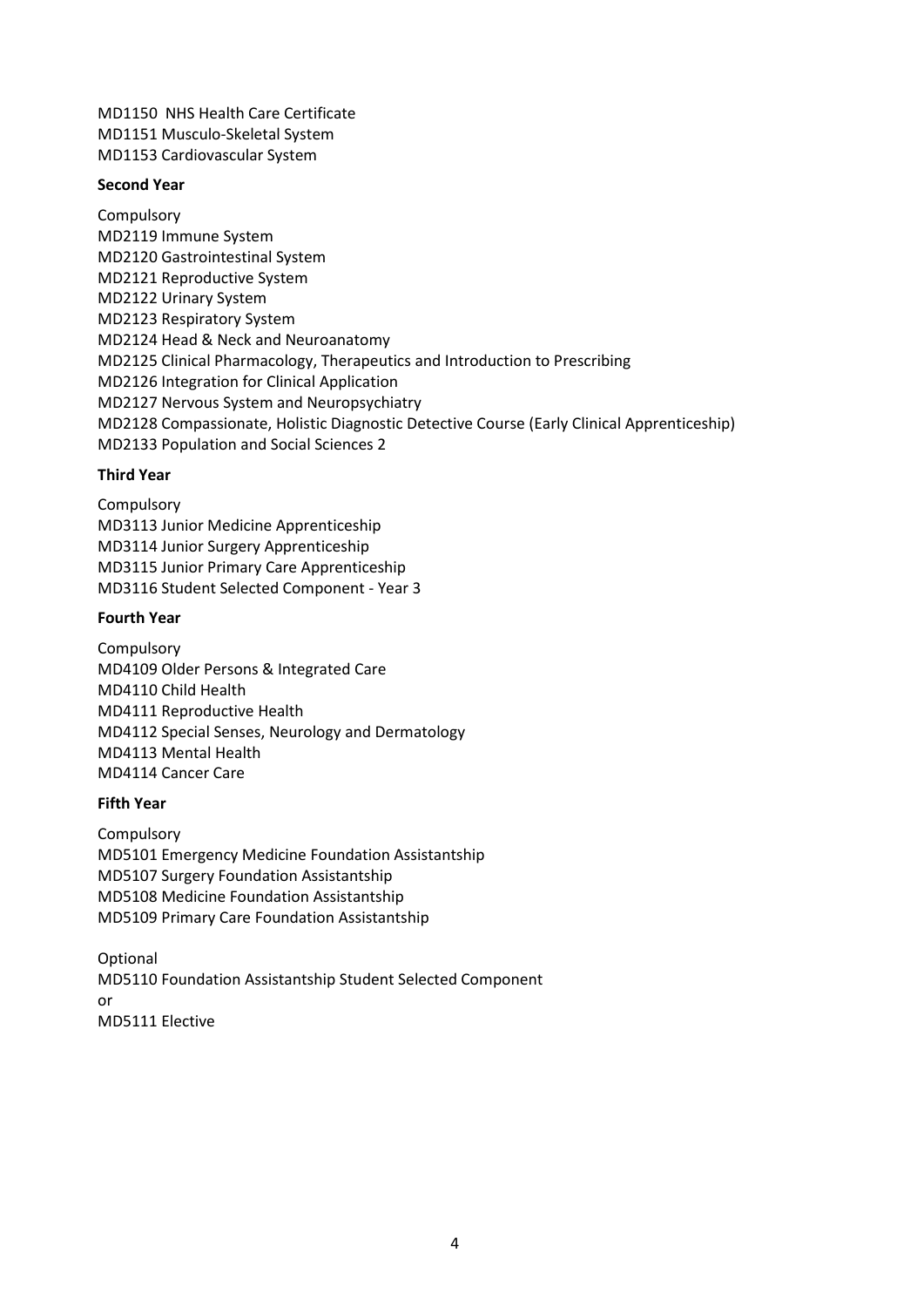# **10. Assessment Pattern for the MBChB Programme**

A comprehensive description of assessment practices, including standard setting methodologies, is presented in the [Code of Practice \(CoP\) for Assessment.](https://blackboard.le.ac.uk/bbcswebdav/xid-4835818_2)

Written assessments in each year of the programme will be comprised of items in Short Answer Question (SAQ) and Single Best Answer (SBA) formats.

An overview of the programme of assessment defining progression through the programme is as follows:

#### **Year 1**

Written assessments at the end of the year (ESA), which are combined to give an overall assessment of performance across the year. This includes an integrated understanding assessment (IUA).

Formative Objective Structured Clinical Examination (OSCE, practical) to evaluate attainment in outcomes for the Compassionate Holistic Diagnostic Detective (CHDD) Course (introduction to clinical medicine unit).

## **Year 2**

Written assessments at the end of the year (ESA) which are combined to give an overall assessment of performance across the year.

## *Clinical and Practical Assessments*

Objective Structured Clinical Examination (OSCE, practical) to assess attainment in outcomes for the Compassionate Holistic Diagnostic Detective (CHDD) Course (introduction to clinical medicine unit).

Examiner-led, Integrated Understanding Practical Assessment (IUPA) designed to test a student's ability to interact with an examiner, as well as to demonstrate an integrated understanding of the topics taught during Phase 1 of the course.

# **Year 3**

Written assessment of intermediate attainment in general medicine, surgery and community medicine (Phase 2).

Objective Structured Clinical Examination (OSCE) to measure attainment in skills in clinical medicine commensurate with the stage of training.

#### **Year 4**

Written assessment of attainment in clinical specialty rotations.

Objective Structured Clinical Examination (OSCE) to measure attainment in skills in clinical medicine commensurate with the stage of training.

#### **Year 5**

Written assessment of attainment in clinical medicine.

Objective Structured Clinical Examination (OSCE) to measure attainment in skills in clinical medicine commensurate with the stage of training and readiness to practice as a Foundation doctor.

Structured Review of Competence Progression for assessment of attainment of the requirements of the Foundation Assistantships.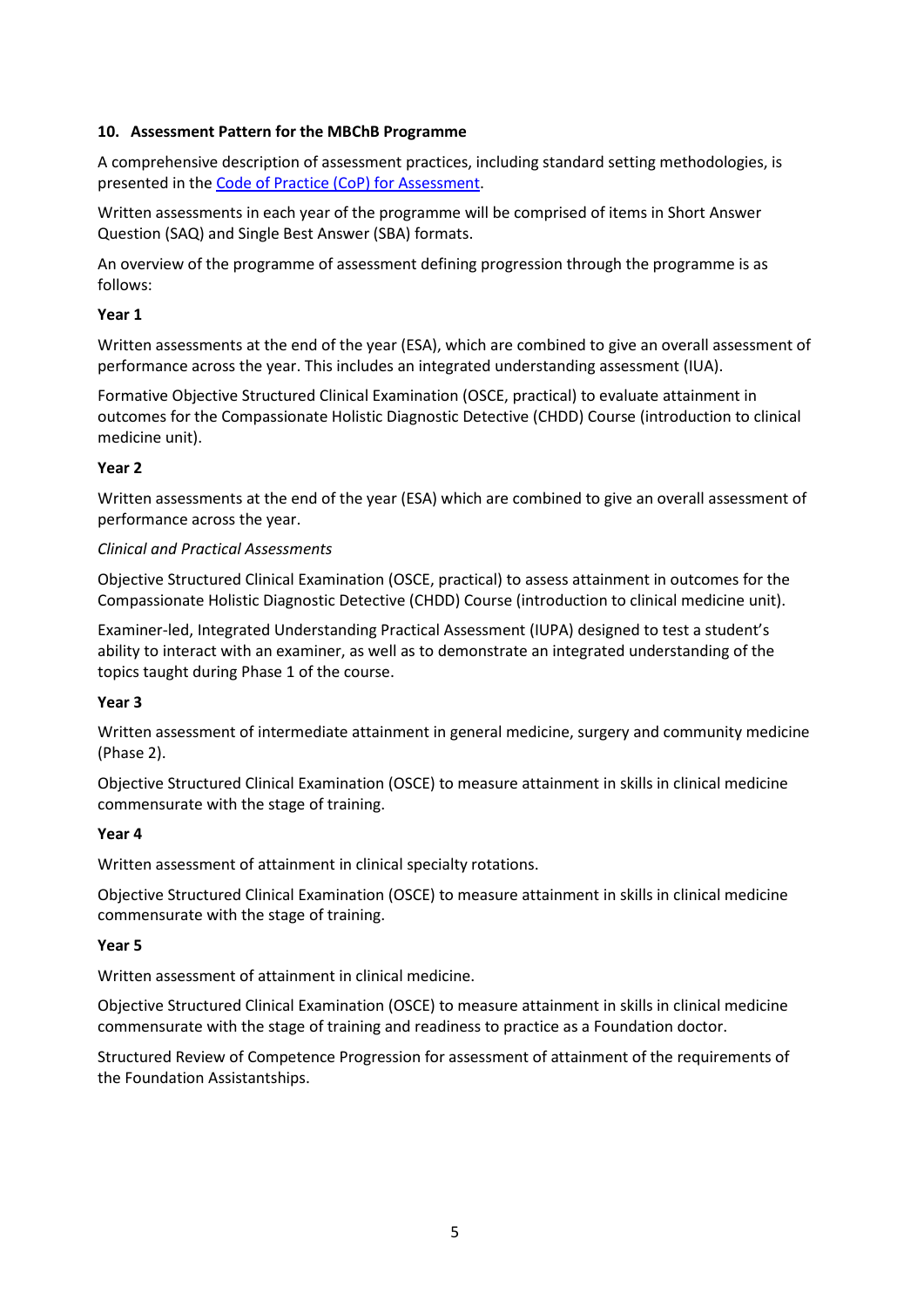## **Outline Assessment Pattern for the MBChB Programme**

|           | Sept                                                                                                                                                                                                                                                                      | Oct | Nov        | Dec | Jan | Feb                         | Mar        | Apr               | May                                          | June        | July                                              | Aug                                               |            |  |
|-----------|---------------------------------------------------------------------------------------------------------------------------------------------------------------------------------------------------------------------------------------------------------------------------|-----|------------|-----|-----|-----------------------------|------------|-------------------|----------------------------------------------|-------------|---------------------------------------------------|---------------------------------------------------|------------|--|
| Year<br>1 | Semester 1                                                                                                                                                                                                                                                                |     |            |     |     | Year1 writter<br>Semester 2 |            | caramination<br>₿ |                                              |             | Progression<br>point 1<br>(following)<br>Y1 resit |                                                   | Phase      |  |
| Year<br>2 |                                                                                                                                                                                                                                                                           |     | Semester 3 |     |     |                             | Semester 4 |                   | Year 2 Written<br>Examination<br>Year 2 DSCE | <b>Addu</b> |                                                   | Progression<br>point 1<br>(following)<br>Y1 resit | 1          |  |
| Year<br>3 | Year 3 Written<br>Examination<br>fear 3 050E<br>Progression<br><b>SSC</b><br>point 3<br>Medicine, Surgery, Primary Care Apprenticeships<br>(following<br>Y3 resit                                                                                                         |     |            |     |     |                             |            |                   |                                              |             |                                                   |                                                   |            |  |
| Year<br>4 | fear 4 DSCE<br>Examination<br>car4 Write<br>Progression<br>Speciality Rotations<br>point 4<br>(Cancer Care/Child Health/Mental Health/Older Persons and Integrated<br><b>Hollowing</b><br>Care/Reproductive Health/Special Senses, Neurology and Dermatology)<br>Y4 resit |     |            |     |     |                             |            |                   |                                              |             |                                                   |                                                   | Phase<br>2 |  |
| Year<br>5 | Graduation<br>rear 5 Written<br>Year 5 050E<br>Progression<br>Progression<br>point 5<br>Examination<br><b>Foundation Assistantships</b><br>point 6<br><b>SRCP</b><br>Elective<br>(Emergency Medicine/Medicine/Primary<br>/ SSC<br>Care/Surgery)                           |     |            |     |     |                             |            |                   |                                              |             |                                                   |                                                   |            |  |

- OSCE = Objective Structured Clinical Examination
- SRCP = Summative Review of Competence Progression
- SSC = Student Selected Component

#### **11. Progression Regulations**

The details of expected achievements of learners on the MBChB programme permitting progression through the MBChB programme are outlined in th[e Progression Regulations.](https://blackboard.le.ac.uk/bbcswebdav/xid-4540393_2) This document includes details of the responsible bodies such as the MBChB Board of Examiners, MBChB Panels of Examiners, MBChB Health and Conduct Committee and Fitness to Practise Committee.

In cases where a student has failed to meet a requirement to progress he or she will be required to withdraw from the course.

Relevant Regulations may be accessed from the programme Blackboard site by clicking the Regulations and Documentations icon or by clicking the following links:

[Mitigating Circumstances](https://www2.le.ac.uk/offices/sas2/regulations/mitigating-circumstances) [Health and Conduct](https://blackboard.le.ac.uk/bbcswebdav/xid-4914561_2) [Fitness to Practise](https://blackboard.le.ac.uk/bbcswebdav/xid-4878777_2)

#### **12. Special features:**

Student will be issued with an iPad. The programme is designed to maximise opportunities for digital and online teaching, learning, collaboration, assessment and support.

Students will complete a NHS Health Care Certificate as part of their training.